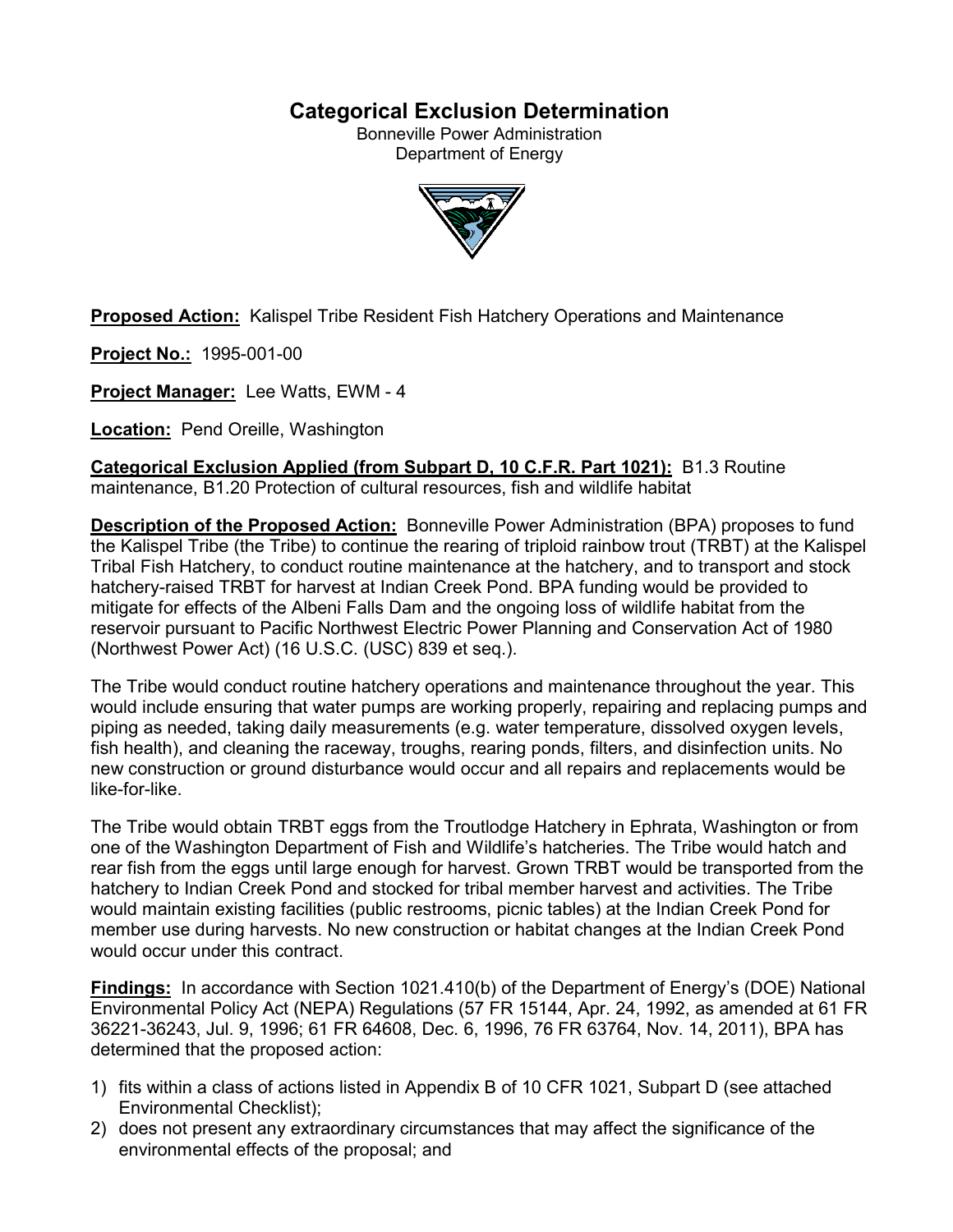3) has not been segmented to meet the definition of a categorical exclusion.

Based on these determinations, BPA finds that the proposed action is categorically excluded from further NEPA review.

*/s/ Thomas DeLorenzo* Thomas Delorenzo Environmental Protection Specialist

Concur:

*/s/ Sarah T. Biegel March 17, 2022* Sarah T. Biegel Date NEPA Compliance Officer

Attachment(s): Environmental Checklist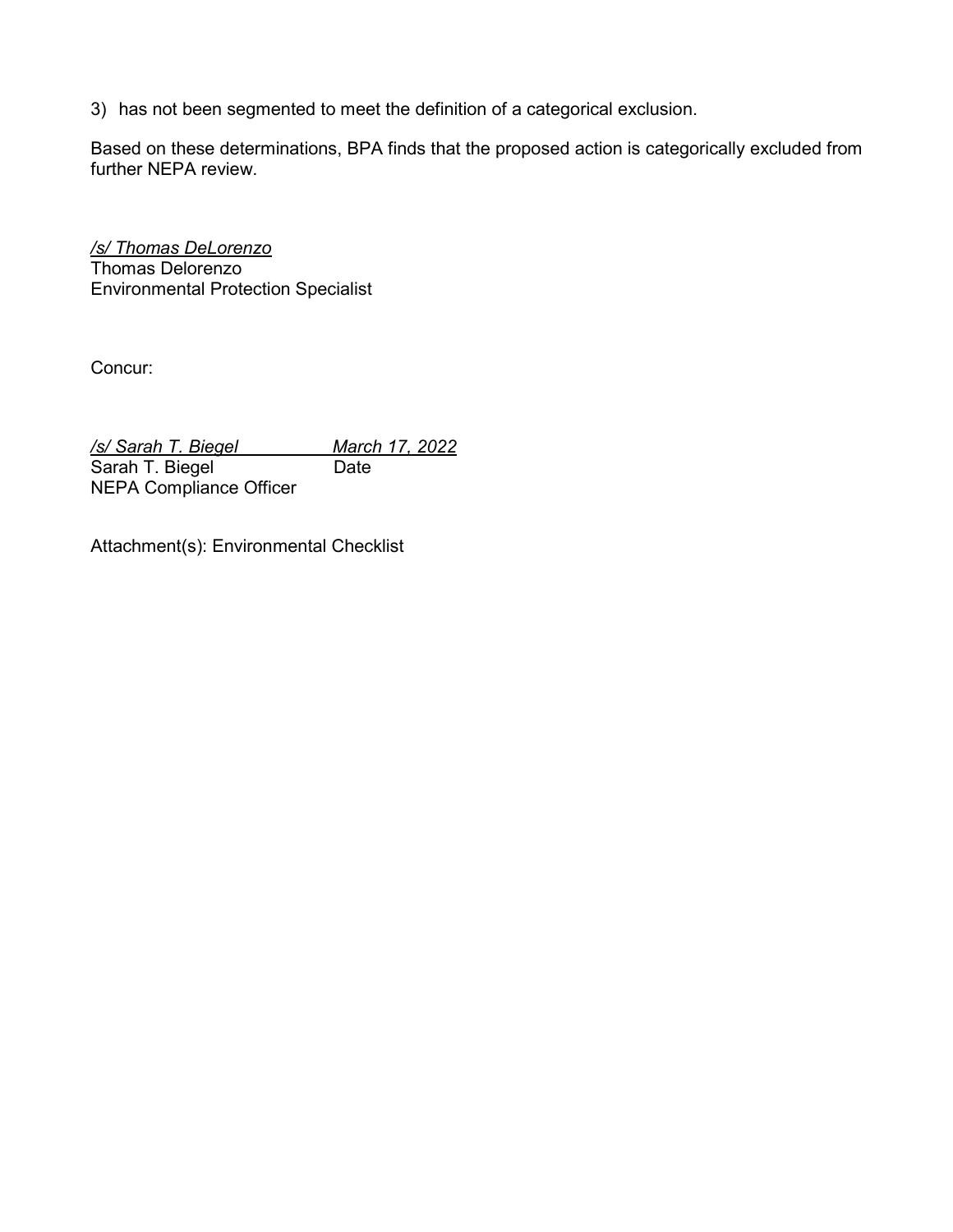# **Categorical Exclusion Environmental Checklist**

This checklist documents environmental considerations for the proposed project and explains why the project would not have the potential to cause significant impacts on environmentally sensitive resources and would meet other integral elements of the applied categorical exclusion.

## **Proposed Action:** Kalispel Tribe Resident Fish Hatchery Operations and Maintenance

# **Project Site Description**

The Kalispel Tribe Hatchery is located in northeastern Washington on the Kalispel Indian Reservation in Pend Oreille County. The hatchery complex is roughly 0.5 miles inland from the eastern bank of the Pend Oreille River and 6 miles north-northeast of Cusick, Washington. The hatchery is surrounded to the south by forest and to the north by grass- and shrub-land. The western side of the hatchery complex is bordered by a wetland that runs to the bank of the Pend Oreille River. The eastern side of the complex borders LeClerc Road, from which the complex can be accessed. The hatchery complex was originally constructed in the late 1990s and retrofitted for rearing TRBT between 2017 and 2020.

The Indian Creek Pond is located roughly 16 miles southeast of the hatchery and sits approximately 0.75 miles inland of the northern bank of the Pend Oreille River. The pond covers approximately 0.8 acres of area and does not have a natural outlet into other water bodies. Visitor facilities (restrooms, picnic benches) were constructed by the Tribe at the pond for use by tribal members while visiting and fishing. The surrounding area is a mixture of fallow grassland and forest, along with some rural residences and agricultural fields. The Kanisku National Forest lies directly north of the pond.

# **Evaluation of Potential Impacts to Environmental Resources**

# **1. Historic and Cultural Resources**

Potential for Significance: No

Explanation: BPA Cultural Resources reviewed the proposed activities and determined that there would be no potential to affect historic properties by these actions (BPA CR Project No. WA 2022 81).

# **2. Geology and Soils**

Potential for Significance: No

Explanation: There are no ground-disturbing activities proposed by this action. All access and transport would be along previously established roadways. As a result, there would be no impacts to soils from these actions.

## **3. Plants (including Federal/state special-status species and habitats)**

Potential for Significance: No

Explanation: No Endangered Species Act (ESA)-listed or Washington state-listed plant species are present in the project area (US Fish and Wildlife Service (USFWS) Information for Planning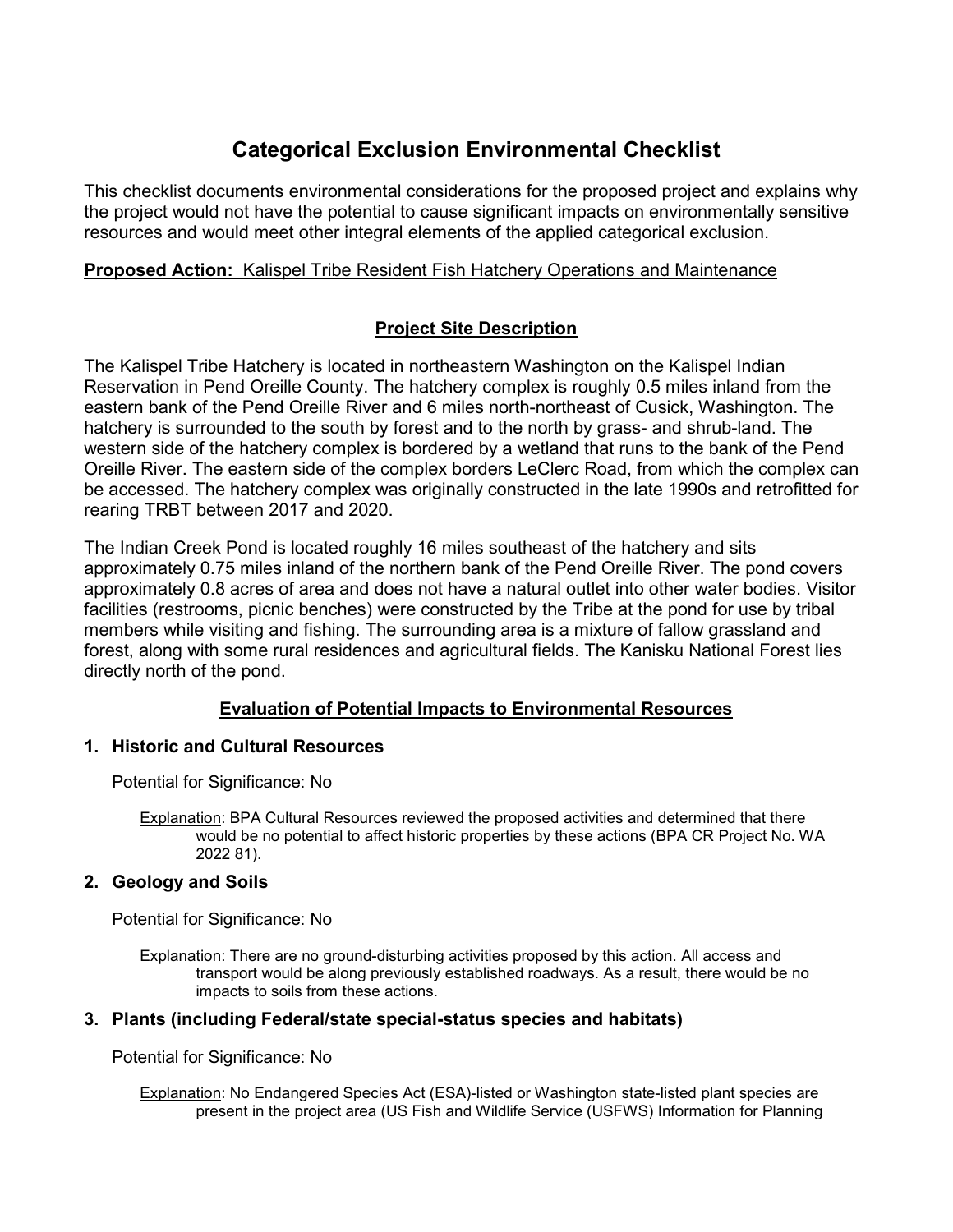and Consultation (IPaC), Washington State Department of Natural Resources 2021 Plant Species of Conservation Concern List). All hatchery maintenance would take place within the existing building footprints. As a result, there would be no impacts to plants from these actions.

#### **4. Wildlife (including Federal/state special-status species and habitats)**

Potential for Significance: No

Explanation: ESA-listed Yellow-billed Cuckoo (*Coccyzus americanus*), Canada lynx (*Lynx Canadensis*) and grizzly bear (*Ursus arctos horribilis*) have the potential to occur in this area of Pend Oreille county (IPaC). No Washington-state listed wildlife is present at the proposed work sites (Washington Department of Fish and Wildlife). There are no construction or habitat modification activities proposed. All operations and maintenance would take place within the existing facility's footprint and be typical operations at the hatchery complex. All access and transport would be along previously established roadways. To the extent that wildlife would be disturbed by these activities, it would be no more than from typical human activity in the area. As a result, there would be no impacts to wildlife from these actions.

#### **5. Water Bodies, Floodplains, and Fish (including Federal/state special-status species, ESUs, and habitats)**

Potential for Significance: No

Explanation: All hatchery maintenance would take place within the existing building footprints and no new construction in water bodies is proposed. TRBT raised at the hatchery would be stocked solely at the Indian Creek Pond, which has no outlet into other water bodies. ESAlisted Bull Trout (*Salvelinus confluentus*) and Bull Trout critical habitat are present in the nearby Pend Oreille River (IPaC); however, no work is proposed that would interact with this habitat.

## **6. Wetlands**

Potential for Significance: No

Explanation: Mapped wetlands exist to the west of the hatchery complex running to the bank of the Pend Oreille River (USFWS National Wetlands Inventory). No activities are proposed in these wetlands. No wetlands are present at Indian Creek Pond.

#### **7. Groundwater and Aquifers**

Potential for Significance: No

Explanation: No new wells or groundwater use are proposed by these actions. As a result, there would be no impacts to groundwater and aquifers.

#### **8. Land Use and Specially-Designated Areas**

Potential for Significance: No

**Explanation: There are no changes in existing land use proposed.** 

#### **9. Visual Quality**

Potential for Significance: No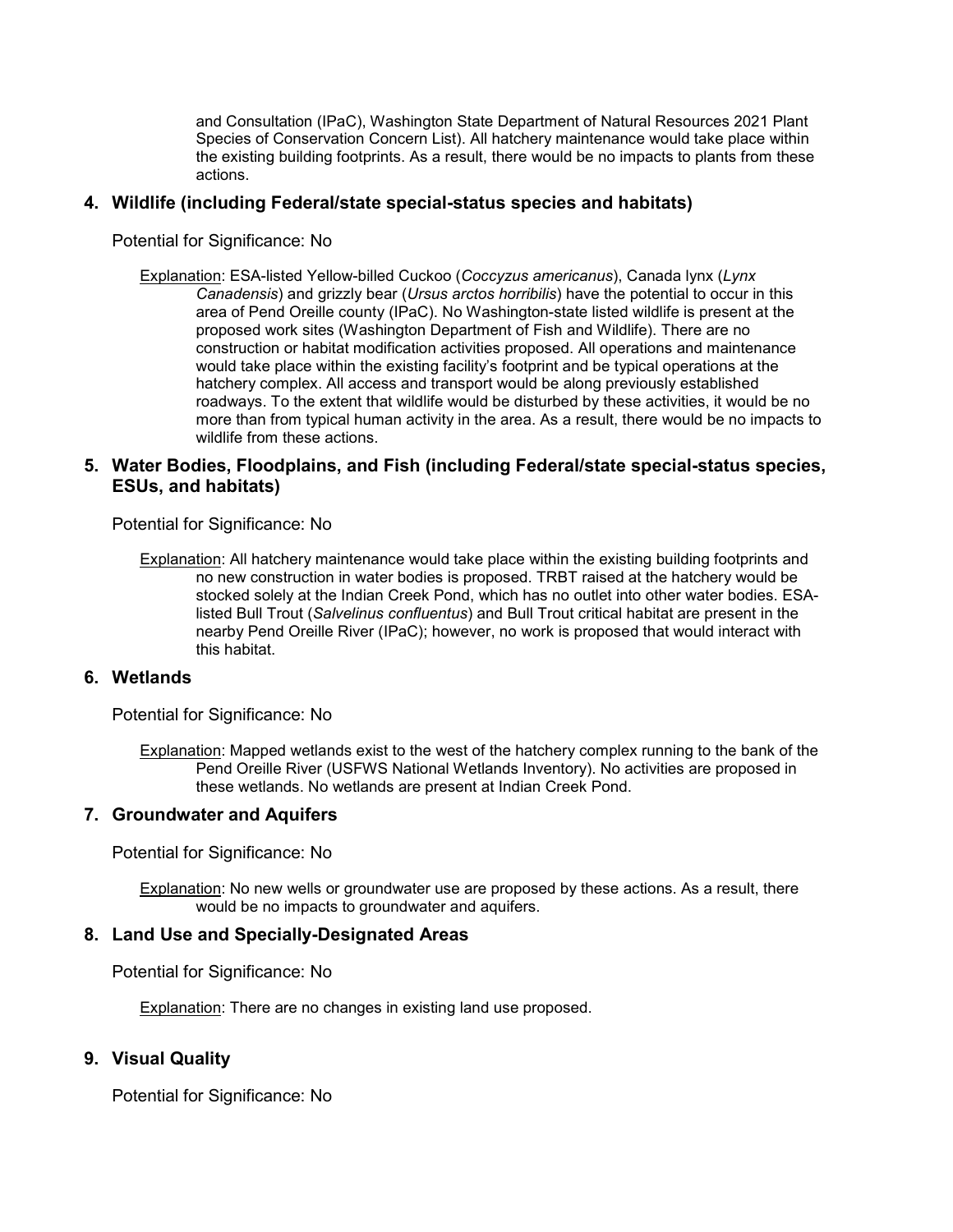Explanation: There are no new construction or habitat modification activities proposed. As a result, there would be no changes to visual quality from these actions.

### **10. Air Quality**

Potential for Significance: No

Explanation: There would be minor emissions generated from machinery at the hatchery complex. These emissions would be typical of ongoing operations at the hatchery. Additionally, there would be minor generation of vehicle emissions from transporting adult fish from the hatchery to the pond. However, all transportation would be limited in duration and scope. As a result, there would be no to minimal impacts to air quality from these actions.

#### **11. Noise**

Potential for Significance: No

Explanation: Minor increases in ambient noise would occur during some maintenance activities. However, these effects would be temporary, limited in scope, and typical of operations at the hatchery complex.

#### **12. Human Health and Safety**

Potential for Significance: No

Explanation: All personnel would use best management practices to ensure human health and safety.

## **Evaluation of Other Integral Elements**

The proposed project would also meet conditions that are integral elements of the categorical exclusion. The project would not:

**Threaten a violation of applicable statutory, regulatory, or permit requirements for environment, safety, and health, or similar requirements of DOE or Executive Orders.**

Explanation: N/A

**Require siting and construction or major expansion of waste storage, disposal, recovery, or treatment facilities (including incinerators) that are not otherwise categorically excluded.**

Explanation: N/A

**Disturb hazardous substances, pollutants, contaminants, or CERCLA excluded petroleum and natural gas products that preexist in the environment such that there would be uncontrolled or unpermitted releases.**

Explanation: N/A

**Involve genetically engineered organisms, synthetic biology, governmentally designated noxious weeds, or invasive species, unless the proposed activity would**